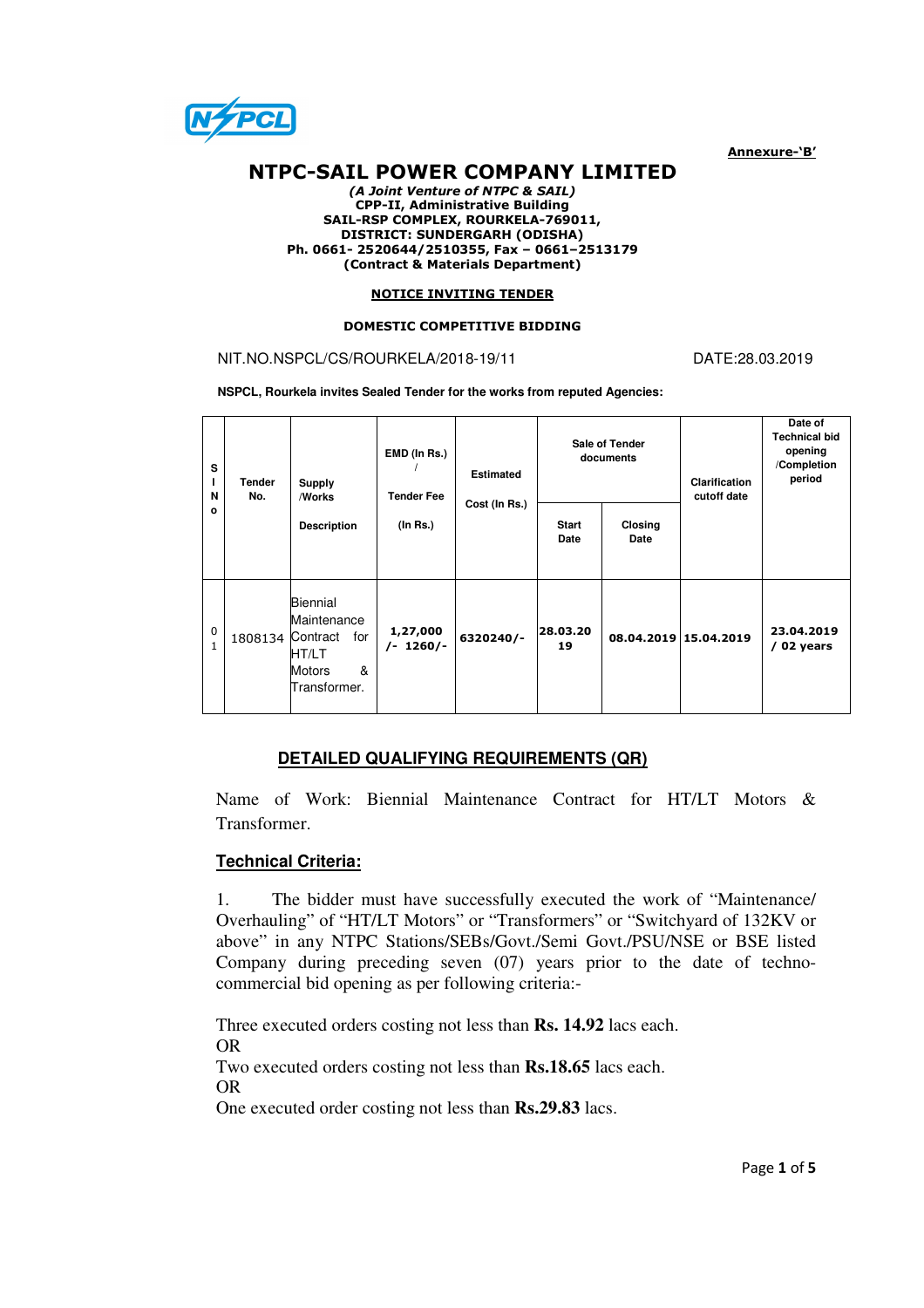

2. Work experience of HT Equipment:- The bidder must furnish proof of execution of Maintenance/Over hauling of at least one HT equipment either against PO mentioned at Sl.No.1 of Technical criteria or execution of any other PO during last 7 years.

3. The Bidder should have valid HT electrical License issued from appropriate authority.

# **Financial Criteria:**

4. The average Annual Turnover of the bidder in the preceding three (3) financial years from the date of bid opening should not be less than **Rs.37.29 Lakhs**.

## **NOTES:**

i. For QR Sl No-1&2, bidder must submit documentary evidence in support of meeting QR like copy of works completion certificate from the client / last running bill/measurement book of last bill paid/ protocol jointly signed by owner and contractor / works bills along with the LOA copy.

ii. The word "executed" means that the bidder should have achieved the criteria specified with ANY of the following conditions:-

a. Case-I:- The work/order is started earlier (prior to the period stipulated) but completed within the stipulated period as mentioned. In such cases, entire executed value of the RELEVANT WORK vide that work order shall be considered for evaluation.

b. Case-II:- The work/order is started and completed within the stipulated period as mentioned. . In such cases also, entire executed value of the RELEVANT WORK vide that work order shall be considered for evaluation

c. Case-III:- The work/order is started within the stipulated period as mentioned, but not completed as on the last date of stipulated period. In such cases, "In Progress" executed value of the RELEVANT WORK vide that work order as on the last date of stipulated period, shall be considered for evaluation.

Remarks:- (i) Any of the above cases shall be supported by documentary evidence issued by the owner.

(ii) In case of composite work/BOQ, the bidder shall have to furnish Certificate from owner certifying the value of specific nature of work, as mentioned.

iii. For QR Sl No-4, the bidder shall submit the Audited Balance Sheets and Profit & Loss account for the specified period. In cases where audited results for the last financial year as on the date of Techno-commercial bid opening are not available, the financial results certified by practicing Chartered Accountant shall be considered acceptable. In case, Bidder is not able to submit the certificate from practicing Chartered Accountant certifying its financial parameters, the audited results of three consecutive financial years preceding the last financial year shall be considered for evaluating the financial parameters . Other income shall not be considered for arriving at annual turnover.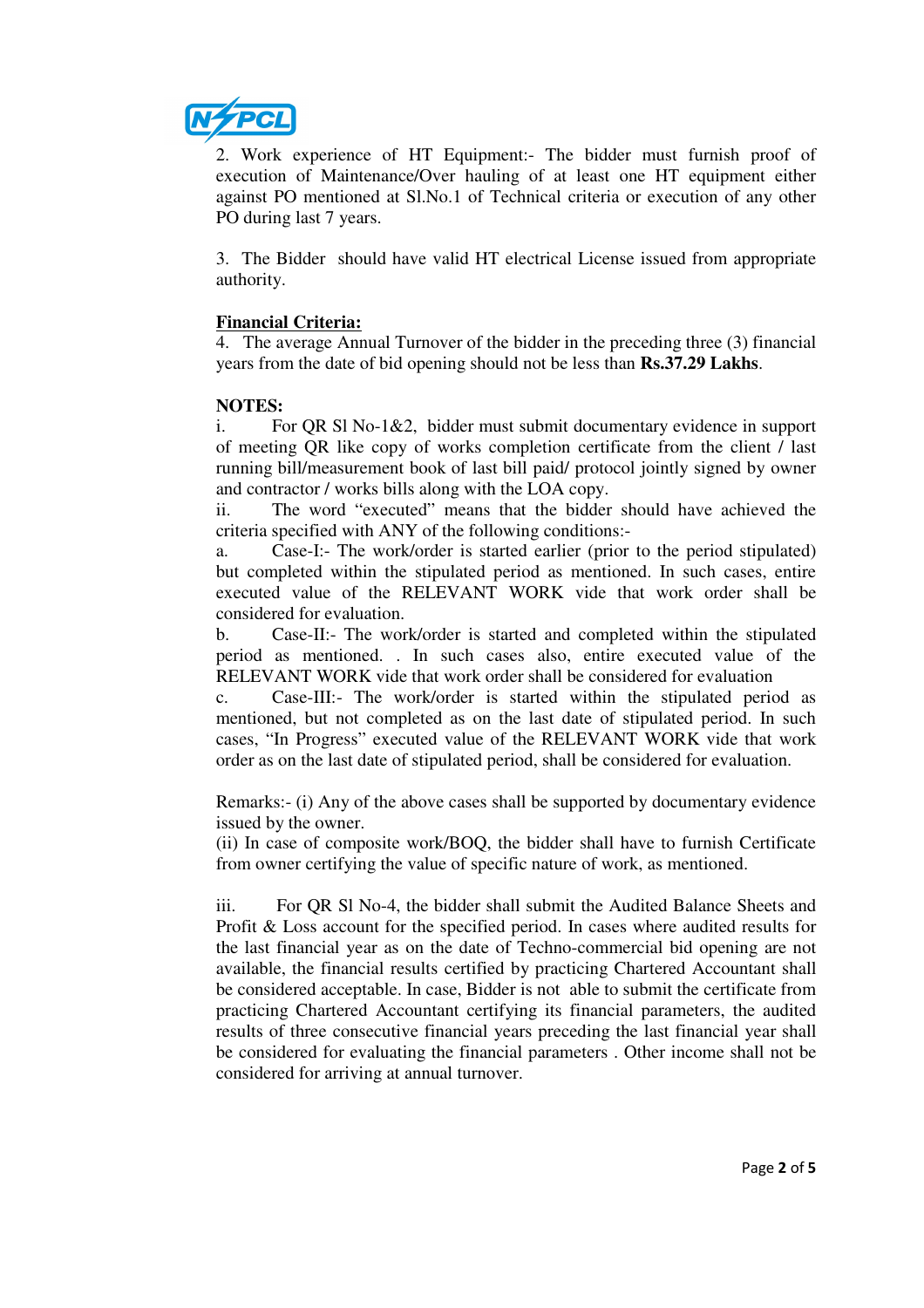

**NB:**

Tender documents can be obtained from the office of AGM (C&M), NSPCL, Rourkela on any working day from the tender sale start date as indicated in NIT. Tender documents will be **sold up to 17.00 hours** of last date of sale. Request for tender documents must accompany the cost of tender documents (Non-refundable) in the form of DD/ Bankers cheque in favour of NTPC-SAIL Power Company Ltd, Rourkela encashable at State Bank of India, Rourkela.

The amount against purchase of tender documents can be deposited through NEFT as per following details :

NEFT/ RTGS Internet Bank Transfer to NSPCL, Rourkela Account No.10607497883 (State Bank of India), IFSC Code- SBIN0009678, SME Branch, Bisra Chhak, Rourkela, Odisha.

After Deposit/Transfer of tender fee, acknowledgement /receipt of the document (Scan copy) must be submitted/Emailed for obtaining Bid document.

1. The bids shall be received up to **3.30 PM** on due date of bid opening in the office of AGM (C&M), NSPCL, Rourkela and shall be opened at **3.45 PM** on the same date in the presence of those bidders who wish to be present. If the date of opening happens to be a closed holiday, bids shall be received up to 3.30PM and opened on the next working day.

2. Request for tender documents received after the last date of sale of tender documents, due to delay on account of postal/courier service or without requisite amount of tender documents shall not be entertained.

3. Detailed specifications of job including scope of work/ supply and all terms and conditions of NIT shall be given in the tender documents.

Notwithstanding anything stated above, NSPCL reserves the right to assess bidder's capability and capacity to perform the contract, should the circumstances warrant such assessment in the overall interest of NSPCL and decision of NSPCL in this regard shall be final.

4. The bidding documents shall be issued to all bidders upon their depositing the requisite cost of bidding documents along with request letter without primafacie examination of qualification status. The qualification status shall be examined by the tender committee only during the process of evaluation. However, such issue of tender documents will not automatically mean that bidders are considered qualified.

**5.** Single stage **two envelope** bidding system shall be adopted for the subject package.

**First envelope shall contain following documents (ENVELOPE NO. 01) -** 

- a) **EMD & ESIC**
- b) **NO DEVIATION CERTIFICATE (as per format enclosed only).**
- **c) Supporting documents for fulfilling the qualifying requirements.**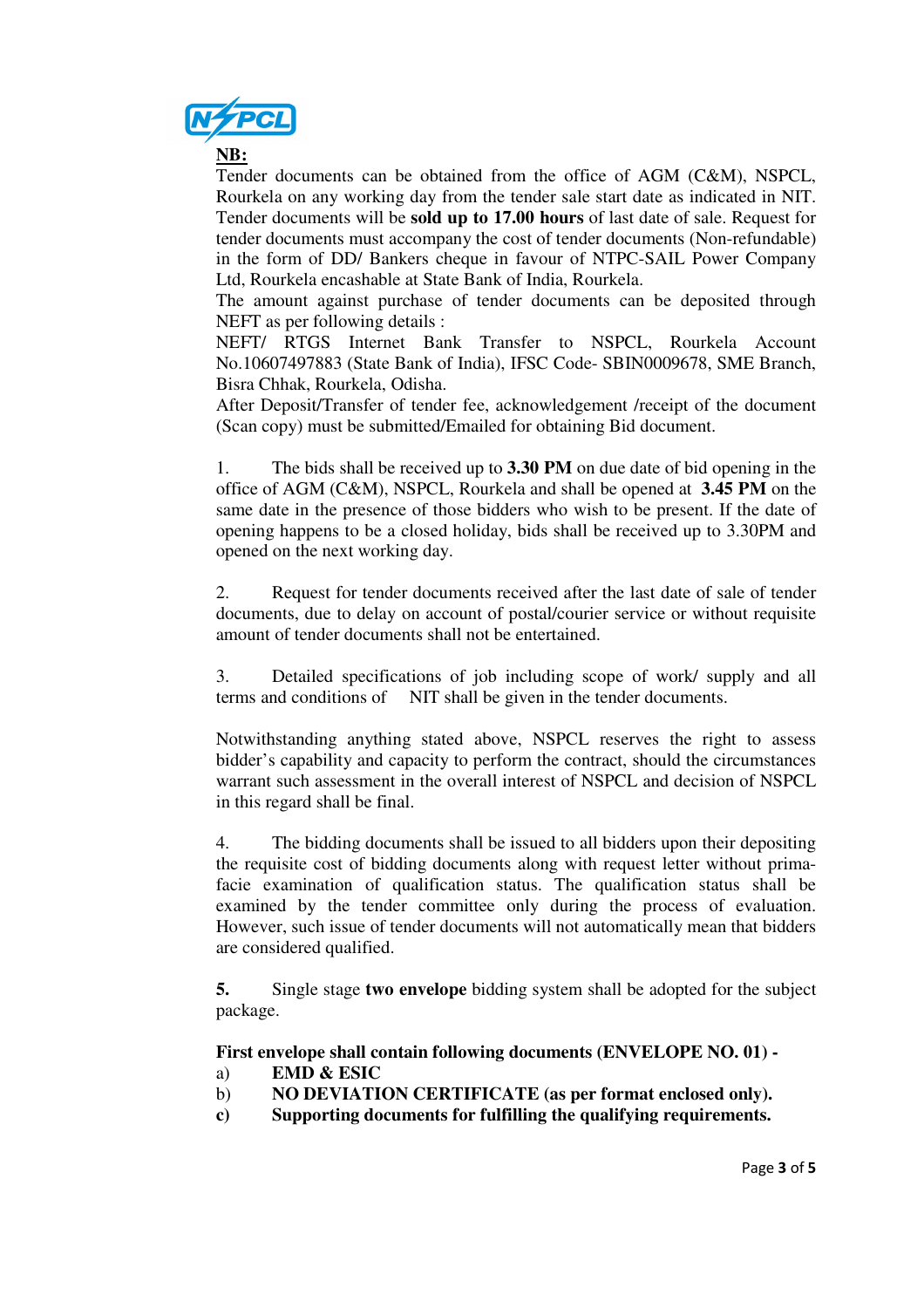

**d) Signed and stamped tender documents, terms & conditions and unprice bid which shall be considered as technical bid & Second envelop shall contain (ENVELOPE NO. 02)** 

**e) price bid only duly filled in, signed and stamped.** 

**Both technical and price bids shall be submitted before bid submission time and date. Bidder shall clearly indicate on the respective envelopes as Technical Bid along with EMD & ESIC details and Price bid.** 

6. For fulfilling the **Qualifying requirements**, intending bidder shall be required to submit the following documents along with their technical bid.

(a) EMD & ESIC

(b) **NO DEVIATION CERTIFICATE** in prescribed forms.

(c) Certificate of CA, Audited Profit & Loss Statement shall be accepted in support of Annual turnover.

(d) Copies of work orders/purchase order covering awarded value, detailed scope of work/ terms & conditions/ bill of quantities **along with proof of execution/ completion certificate as per above qualifying requirement.** The bidder shall provide the reference list with contact address.

(e) Independent Provident Fund (PF) Code Number of their establishment registered with the Regional Provident Fund Commissioner (RPFC).

(f) Firm's documents like Memorandum  $\&$  Articles of association/ Partnership/ Proprietorship Deed/ Certificate of Incorporation etc., with latest changes if any.

(g) Permanent Account Number (PAN)

(h) GST registration numbers.

(i) Vendor should submit Independent Employees State Insurance Corporation (ESIC) code number of their establishment (17 digit code). If the same is not applicable documentary evidence for the same should be submitted along with bid.

7. Intending bidders who fulfill the above-stipulated qualifying requirements are advised to visit the site to familiarize themselves with the nature and quantum of work/supply and site conditions.

**8. Envelope containing Technical Bid, EMD, ESIC and supporting documents for fulfilling the Qualifying Requirements will be opened first as on Technical Bid Opening date. Price bids of only those bidders will be opened who meet the criteria of Qualifying Requirements as specified above.**